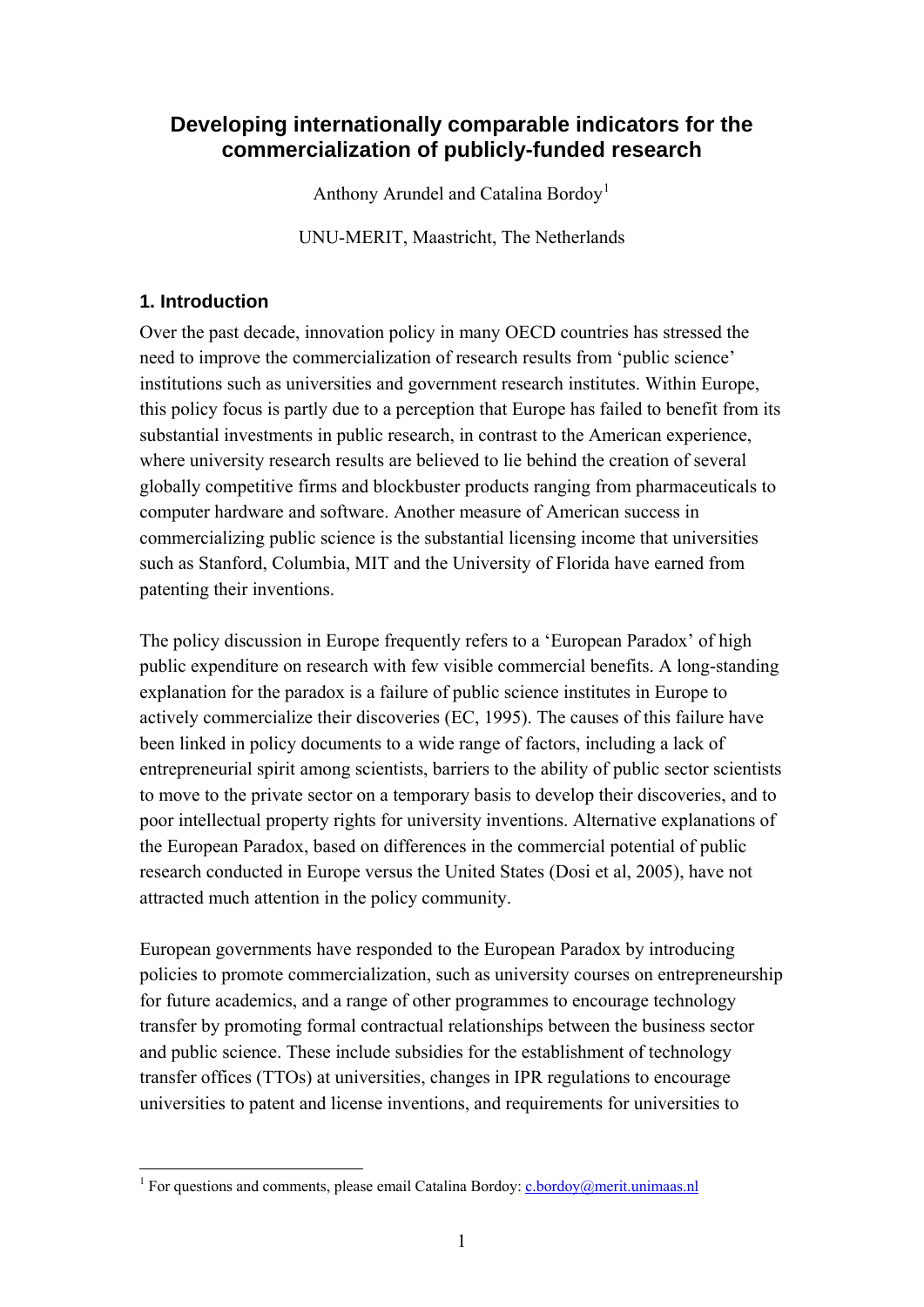obtain a higher share of their research funding from the private sector (Callan and Cervantes, 2006).

To date, there are very few national or internationally comparable indicators within Europe for evaluating the success of policies to promote the commercialization of public science. Internationally comparable indicators would be particularly useful for determining if a "failure of commercialization" is the cause of the European Paradox, or if other possible factors should receive more attention.

Potential indicators of relevance to the commercialisation of research by public science institutions range from citations to the scientific literature in business patents to the economic impacts of public science in terms of employment or value-added. Economic impact indicators are the most useful of all measures, but they are difficult to obtain and generally suffer from long lag times between public investment and outcomes. Consequently, they are not very useful for assessing the short and medium term effects of policies to encourage commercialisation.

Indicators of value to policy must be capable of measuring the commercial potential of public science results or, preferably, the current use of the outputs of public science by firms. Firms acquire these outputs through two main pathways: freely available "open science" accessed by reading journal articles, attending academic conferences, or informal contacts between researchers in academia and business, and through formal relationships such as contract research or licensing. With the exception of citations to scientific articles in patents (Jaffe et al, 1993), the use of open science by firms to develop innovations rarely leaves a visible trace that can be readily identified and measured. Innovation surveys, such as the CIS in Europe, obtain data on the subjective value of public science to firms, but do not separate access to research findings through open science from access through formal relationships.

Formal relationships between firms and public science leave visible traces such as licensing or contract agreements that are more easily measured than open science. These traces are also directly relevant to current policies to encourage academic entrepreneurship and to permit public science institutes to obtain intellectual property rights (IPR) for discoveries with commercial potential. Another advantage is that indicators for the commercial potential of public science discoveries (invention disclosures and patenting), plus indicators for the use of public science outputs by firms (licensing and start-up establishments), can be obtained from a comparatively small number of technology transfer offices (TTOs) that serve public science institutions, rather than needing to survey a large number of firms about their use of the results of public science.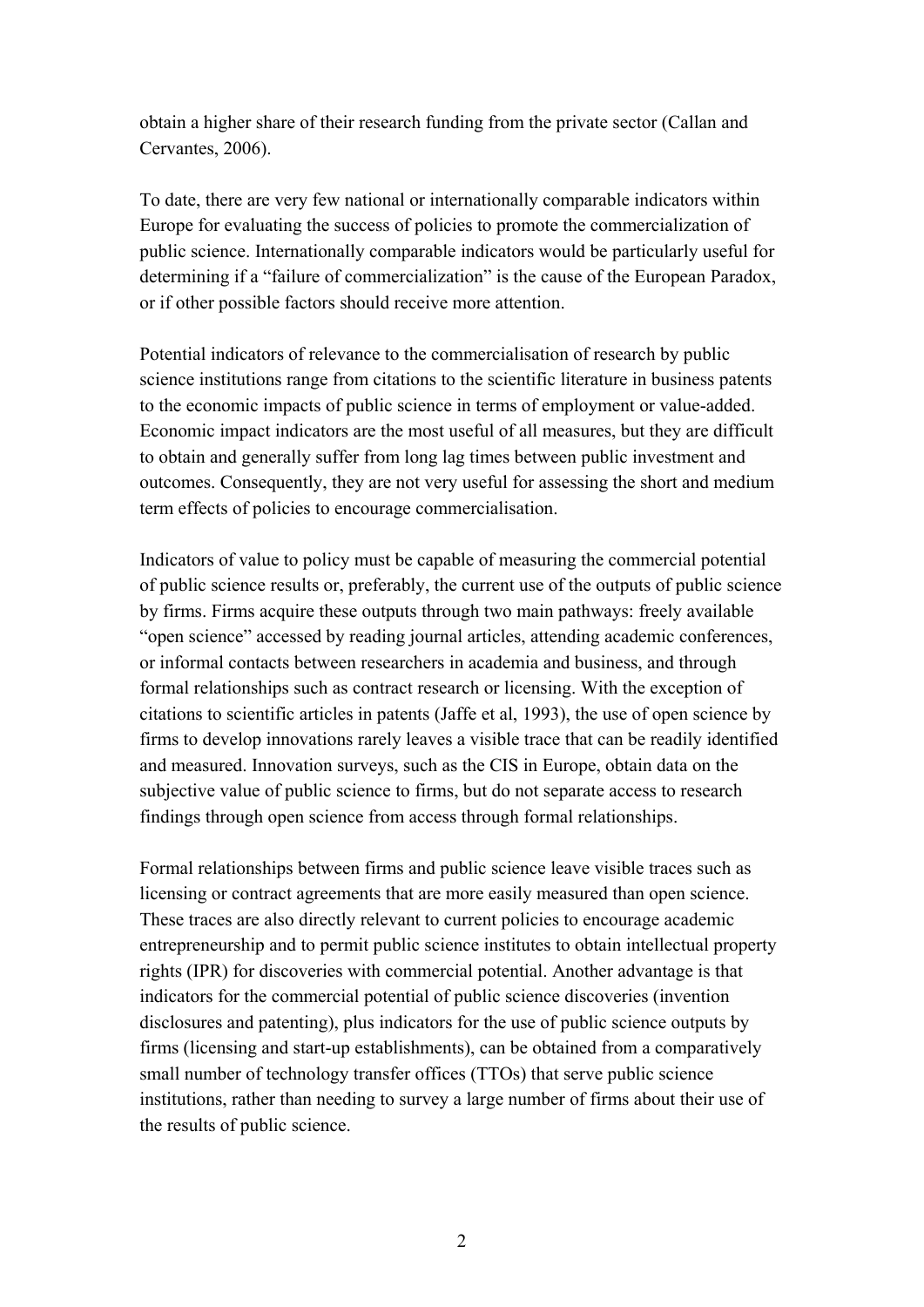Data on the commercialization of public science have been collected on a consistent basis from the 1990s for two countries, the United States and Canada. The Association of University Technology Managers (AUTM) has collected data on American TTOs since 1991 and on an annual basis since 1996, with the most recent results available for fiscal year 2004 (AUTM, 2005). Statistics Canada first surveyed Canadian universities in 1998 and on an annual basis since 2003, with complete results available for 2003 and some preliminary results for fiscal year 2004 (Read, 2005; Read, 2006). Similar data are available for Australia for 2000, 2001 and 2002 for universities and other public research institutes (Commonwealth of Australia, 2004). All of these surveys collect data on both the commercial potential of public science and the use by firms of public science outputs.

A main challenge for producing comparable indicators is to find a relevant denominator to normalize outputs from public science systems that vary enormously in size. There are two potential options, the number of researchers and the number of research expenditures, but the latter is more widely available.

Relevant data for Europe on the commercialization of public science have not been available until recently. Between 2001 and 2002, the OECD ran a multi-country survey of the technology transfer activities of universities and government research institutes in thirteen OECD countries, including eight in Europe (OECD 2002; OECD 2003), but inter-country comparisons were severely hampered by a lack of good denominators such as  $R&D$  expenditures or the number of researchers<sup>[2](#page-2-0)</sup>. The ProTon study for fiscal year 2004 obtained relevant output data from 172 European public science institutes (Conesa et al, 2005), but did not provide results for a denominator<sup>[3](#page-2-1)</sup>.

Three recent surveys provide European data that are comparable to the AUTM, Australian and Canadian surveys. Two studies provide results for the UK (UNICO, 2005; HEFCE,  $2005$ <sup>[4](#page-2-2)</sup> while the third provides results for public science institutes across Europe (Arundel and Bordoy, 2006).

In this paper we use the results of these six surveys to explore the possibilities and problems for developing internationally comparable output indicators for the commercialization of public science. The main purpose of the analysis is to illustrate what could be done, at relatively low cost, to fill an important gap in internationally comparable innovation indicators. This paper builds on preliminary work in several of

1

<span id="page-2-0"></span> $2^2$  The OECD study used the number of patents or licenses obtained per TTO, but this is unlikely to produce comparable indicators because of large differences in the number of researchers or research expenditures per public science institute.

<span id="page-2-1"></span> $3$  The study collected data on the number of academics per institution but did not provide these data in a usable form.

<span id="page-2-2"></span><sup>&</sup>lt;sup>4</sup> In addition, a 2002 survey in the UK collected similar data for about 50 universities (Chapple et al 2005, Lockett and Wright, 2005)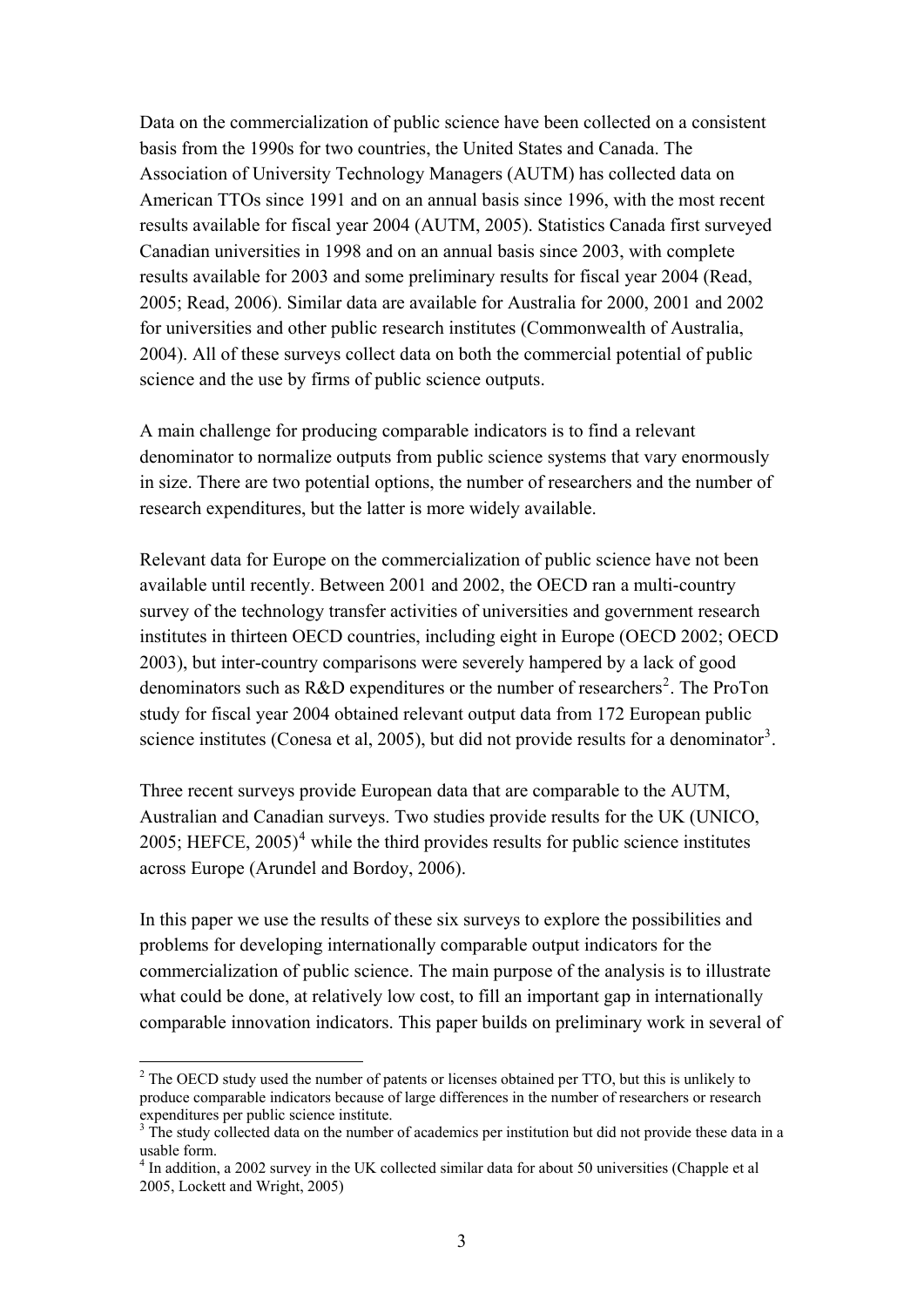these surveys to develop comparable indicators based on outputs per unit of R&D expenditures, but we provide a deeper analysis of the problems in using this approach to construct comparable indicators and suggest several solutions. We also identify additional survey questions that could provide valuable complementary information.

### **2. Data sources and methodology**

1

All surveys collect data on research expenditures and on three outputs indicators for the commercial potential of public science discoveries (invention disclosures, patent applications and patent grants) and on three indicators for the use of public science by firms (licenses executed, start-ups established, and gross license revenue).

In the spring of 2006, on behalf of the European ASTP, we conducted a survey of ASTP members representing public sector institutions such as universities, academic hospitals, and government or non-profit research institutes (Arundel and Bordoy, 2006). The survey response rate was 59%, with 101 replies from respondents that met the survey eligibility criteria. The respondents were based in 22 European countries.<sup>[5](#page-3-0)</sup> Seventy-four of the eligible respondents handled the technology transfer activities of a university while 27 represented government research institutes or hospitals.

The ASTP membership represents approximately 19% of an estimated 1,000 public science institutes (universities and government research organisations combined) in the European union (Conesa et al, 2005), with survey responses available for approximately  $10\%$  of them.<sup>[6](#page-3-1)</sup>

The United States has an estimated 2,500 universities, but many are liberal arts colleges that are unlikely to develop patentable discoveries. Limited to universities that offer science and engineering (S&E), 1,521 offer bachelors degrees in S&E, 826 offer Masters level degrees in S&E, and 345 offer Doctorate level degrees in S&E (NSF, 2006). The fiscal 2004 AUTM survey obtained responses from 33 research institutes, most of which are hospitals, and from 164 universities, or a minimum of 11% of American universities that offer science and engineering degrees (using bachelor level granting institutions).

The 197 AUTM respondents included 96 of the top 100 American research universities. According to the AUTM report, these universities accounted for 87% of

<span id="page-3-0"></span><sup>&</sup>lt;sup>5</sup> Ten or more valid responses were received from Denmark, the Netherlands and the United Kingdom, while between five and nine valid responses were obtained from Belgium, Finland, France, Germany, Greece, and Switzerland.

<span id="page-3-1"></span><sup>&</sup>lt;sup>6</sup> The ASTP survey obtained responses from 11% of all universities in seven countries where precise data on the number of universities are available: Italy, Spain, Switzerland, Norway, Portugal, the United Kingdom and the Netherlands.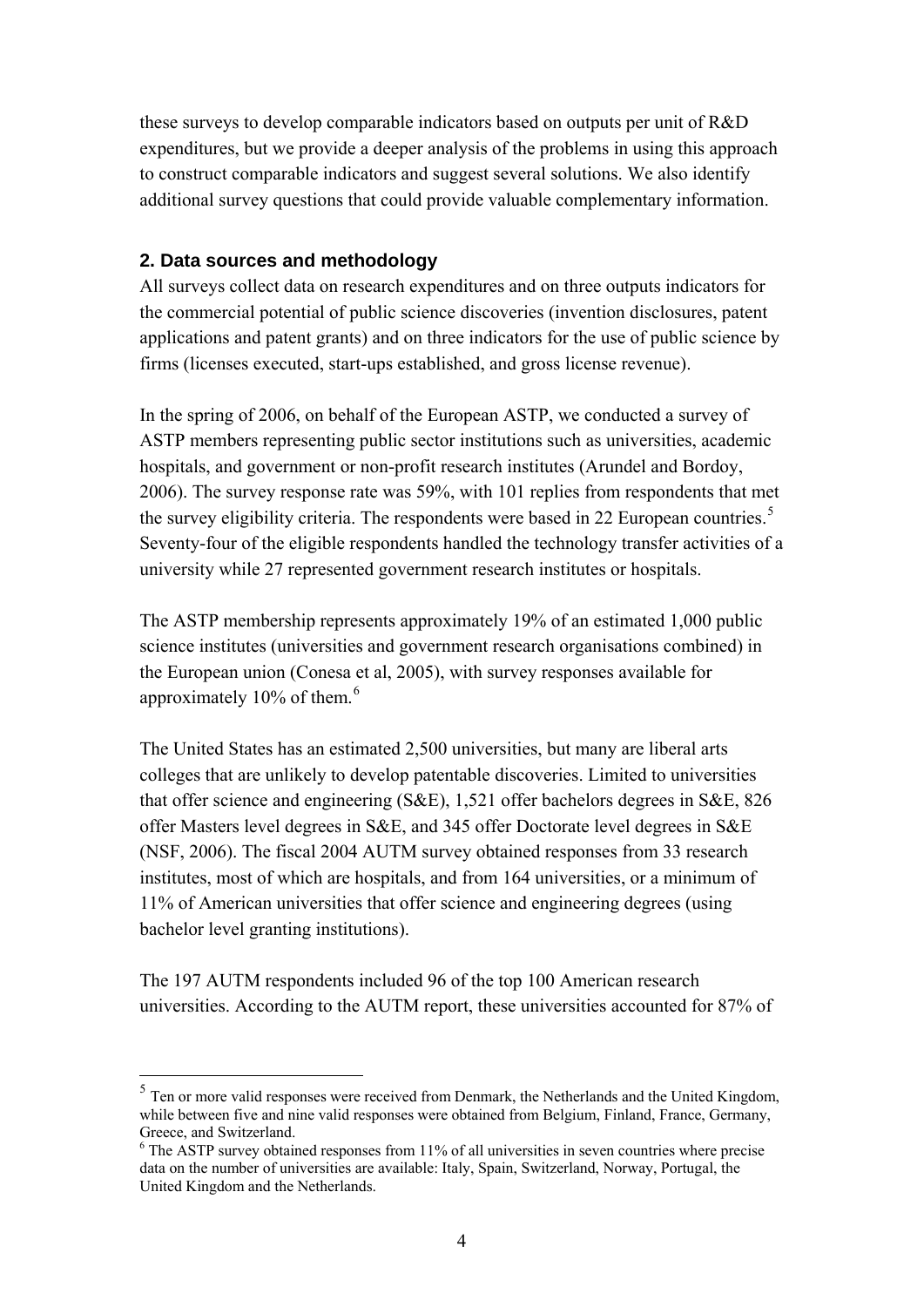federal and industry-financed research expenditures by American universities (the study does not report data for state sponsored research).

The ASTP and AUTM surveys are limited to a self-selected group of association members, whereas the other four surveys were sent to almost all members of their target population of universities, research hospitals or other public research institutes.

The Canadian survey by Statistics Canada was sent to all members of the Association of Universities and Colleges of Canada (AUCC), which covers most universities granting a Bachelors level degree or higher, and to all known research hospitals. The survey response rate was 81% for universities, 44% for the hospitals, and an estimated 69% overall. Results were obtained for 72 universities and 19 hospitals.

The UNICO survey for the UK appears to have been sent to all degree granting universities and major government research institutes. Although 44% of the target population did not respond, the study notes that responses were received from 47 of the top 50 UK universities in terms of research income for 2004. No final breakdown is given of the number of responses from universities versus other types of public institutions. The second UK survey (HEFCE, 2005) was only sent to universities and obtained responses from all of its target population for fiscal year 2002/03.

### **2.1 Comparability issues**

Several differences in the design of the six surveys could reduce comparability. These include differences in the target populations, the questionnaires, and in the treatment of item non-response.

### *Target populations*

International comparability will be maximized if each study receives responses from all universities, all government research institutes, and all hospitals. This would prevent possible biases that could occur by preferentially surveying or obtaining a higher response rate from research-intensive institutions that are likely to perform better on the output indicators than second or third-tier institutions. The UK HEFCE survey for 2002/03 comes closest to this goal by obtaining results for all universities, followed by the Statistics Canada results for universities. In contrast, the ASTP and AUTM survey results are likely to be biased towards institutes with above average performance, although an evaluation of the respondent institutions suggests that the ASTP survey is less biased in this respect than the AUTM survey (Arundel and Bordoy, 2006).

Another difference in the survey populations that will influence comparability is the proportion of non-university institutes in the respondent samples, which accounts for between zero and 69% of the responses. These differences matter because of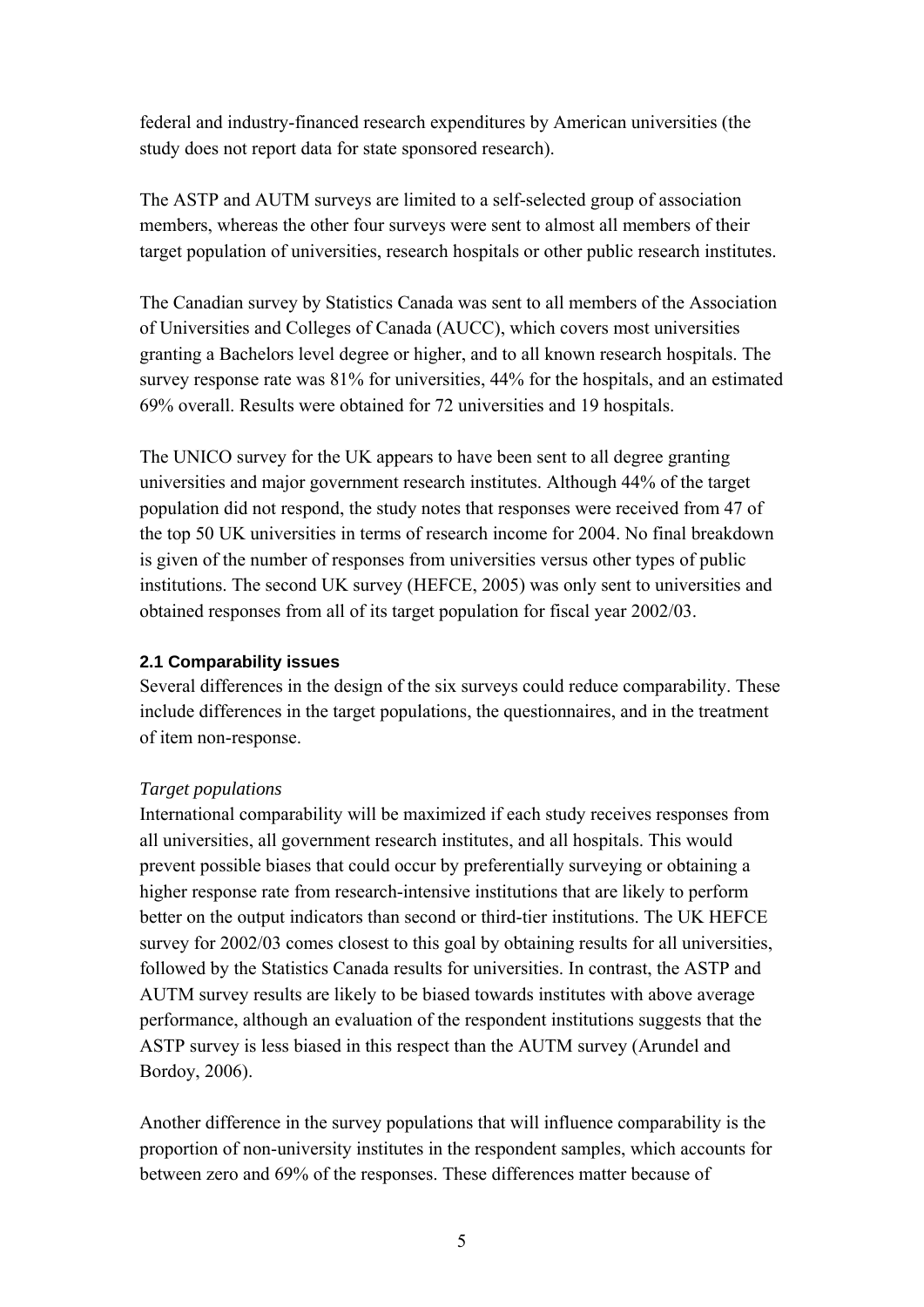variations in performance by type of institution and by country. In the ASTP sample, non-university institutes out-perform universities on patent applications, patent grants, licenses executed and license income. Performance differences by the type of institution were also found in the OECD study (OECD, 2003). In contrast, there is very little difference in the performance of universities and other research institutes in the AUTM sample. One option is to limit the results to universities, but the relevance of this approach depends on the role of non-university institutions in national public research efforts. Only providing results for universities would fail to capture the commercialisation of public science in countries, such as Australia, that invest heavily in government research institutes. To avoid these problems, we provide results for all public science institutes combined and for universities only.

### *Variable definitions*

<u>.</u>

International comparability will be affected by different definitions of both outputs and research expenditures.

A problem with the output measures is differences in how patent grants are counted. The AUTM study is limited to patents granted by the USPTO. This is likely to account for almost all patenting among the respondents, since very few patent applications are likely to be made only outside of the United States. Conversely, some patent applications by European public science institutes are only made outside of the home country (Arundel and Bordoy, 2002; OECD, 2003). For this reason, the ASTP study limits the definition of patent grants to 'technically unique patents" to prevent multiple counting of an invention that is patented in more than one jurisdiction<sup>[7](#page-5-0)</sup>. This should improve comparability with the AUTM results.

The number of patent grants reported in the Australian, Canadian and both UK studies does not exclude multiple counting of granted patents for the same invention. In the Canadian and UNICO studies the same invention can be counted up to three times (in the domestic country, the United States, and all other countries combined), with the data suggesting substantial multiple counting. In the Australian study, patents can be counted in both Australia and the United States. To improve comparability, we limit the counts to the region or country with the largest number of patent grants. This is the United States for Canada, the UK for the UNICO and the HEFCE studies, and

<span id="page-5-0"></span> $<sup>7</sup>$  The ASTP survey asked respondents to give the number of 'technically unique patents that were</sup> granted to your institution". A technically unique patent grant was defined in the question as "for one invention only. A patent for the same invention in two or more countries is one technically unique patent". 'Logical data and outlier checks, followed up by telephone calls, showed that the definition of a patent grant in the ASTP questionnaire was misunderstood by a few respondents who gave the total number of patents that were granted in all jurisdictions, rather than the number of technically unique patents. This led to substantial over reporting of patent grants, which was corrected using information collected in the follow-up.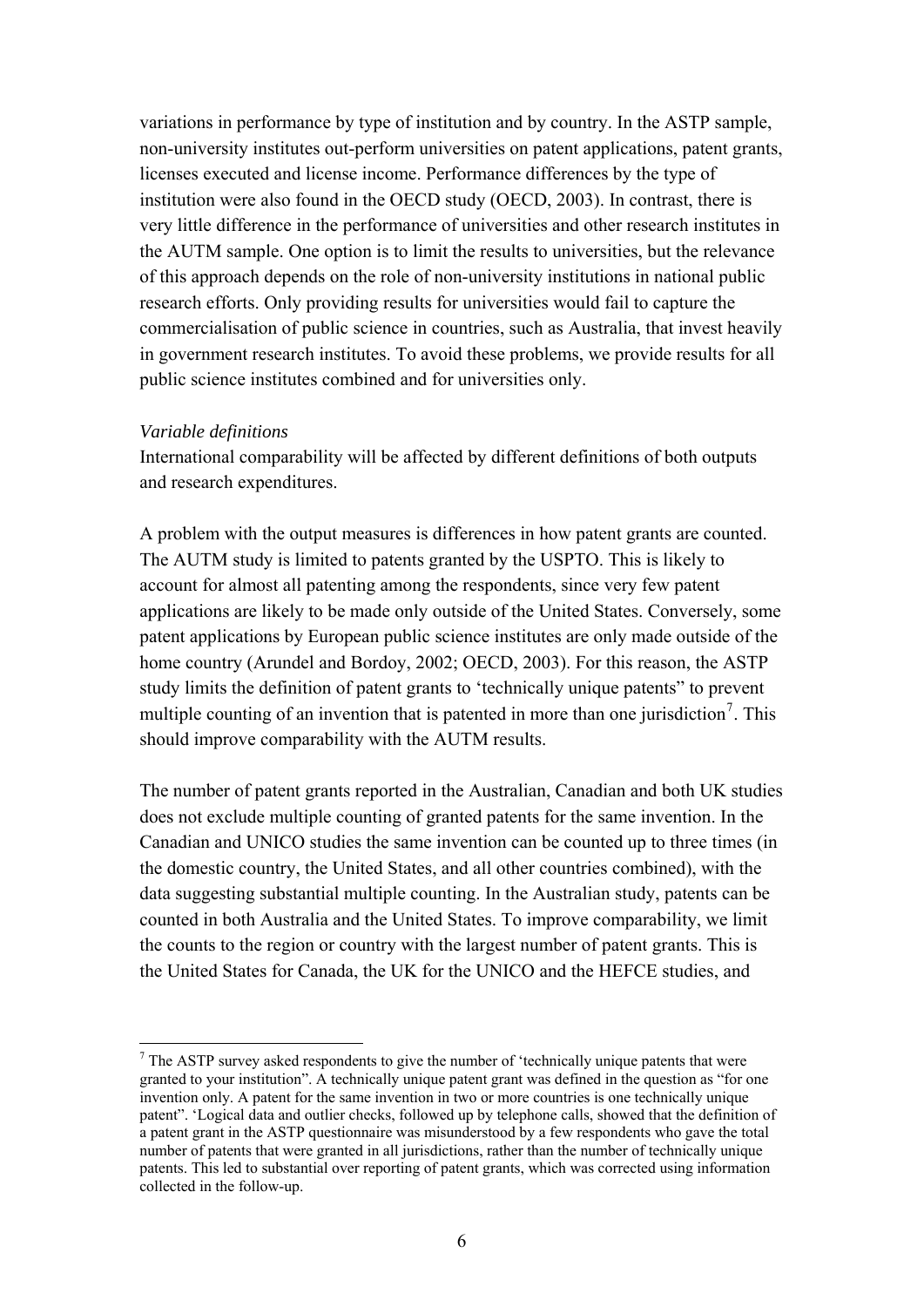Australia for the Australian study. This will result in an underestimate of the true number of patent grants for these countries.

The problem with multiple patent counts does not occur for patent applications in the AUTM, Canadian, ASTP and UNICO studies as all four surveys limit them to priority applications. However, the Australian study includes both applications in Australia and in the United States, and the HEFCE study provides the total number of patent applications and the number of those applied abroad, which does not prevent double counts. The Australian results are limited to Australian applications and the HEFCE results given below subtract the number of foreign applications from the total.

Most of the surveys count all types of license agreements and license income from all types of IPR, for example from patents, material transfer agreements, copyright, etc. Conversely the AUTM survey excludes license income from software and biological material end-user licenses under \$1000 and income received from material transfer agreements.

Differences in the definition of research expenditures will have a significant impact on comparability because this statistic is the denominator for all indicators. Table 1 summarizes the different definitions in use and estimates if the definition will over or under estimate research expenditures compared to the AUTM study for the United States. An overestimate of research expenditures compared to the AUTM study will reduce the number of outputs per unit of research expenditures and therefore underestimate relative performance compared to the United States. Relative performance with the AUTM is likely to be underestimated for Europe, the HEFCE study, and for Australia, and overestimated for Canada.

### *Treatment of missing values*

The comparability of standardized performance indicators based on outputs per unit of research expenditures depends on how each study manages missing values, due to a reporting institution not answering a specific output question such as the number of patents granted in the relevant year. This can be a serious issue. In the ASTP survey, the share of missing values for the output questions varied from a low of 18% for the number of start-ups to a high of 45% for the amount of license income earned. We adjust for missing values in the calculation of standardized performance indicators for the ASTP study by excluding respondents that did not answer both the output question and the question on total research expenditures.

Missing values could have been less of a problem in the other five studies, but it is impossible to know since none provide the percentage of missing values for specific questions. The Canadian survey notes that some missing values are imputed, but provides no other details. From the count data given in the Australian study, it appears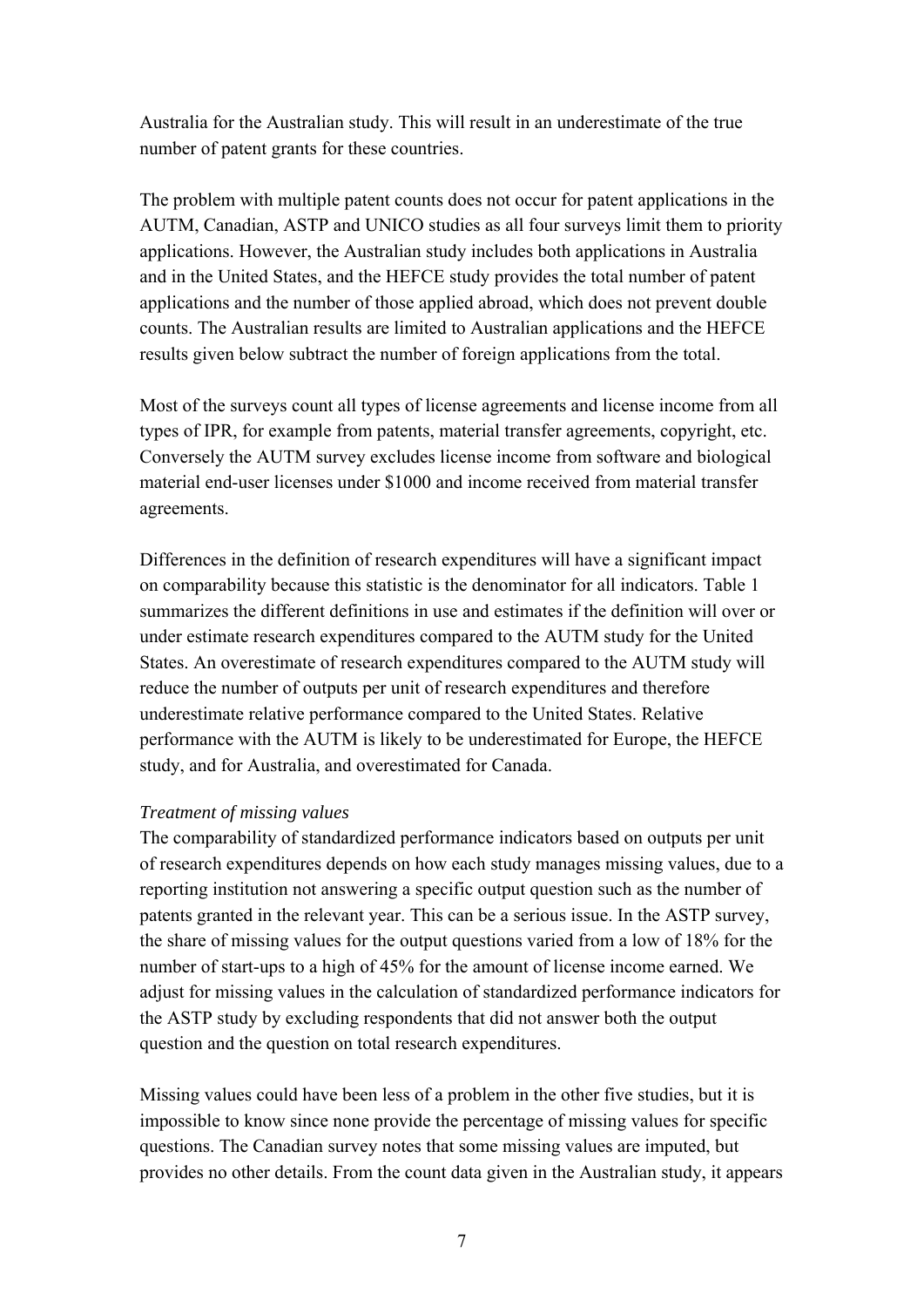that there either were no missing values (highly unlikely) or that all missing values were imputed.

|                                | <b>Definition</b>                                                                                                                                                                                                                                                                                                                | <b>Compared to AUTM</b>                                                               |  |  |  |
|--------------------------------|----------------------------------------------------------------------------------------------------------------------------------------------------------------------------------------------------------------------------------------------------------------------------------------------------------------------------------|---------------------------------------------------------------------------------------|--|--|--|
| <b>United States</b><br>(AUTM) | Federal and industry sponsored research                                                                                                                                                                                                                                                                                          |                                                                                       |  |  |  |
| Europe (ASTP)                  | Total research expenditures                                                                                                                                                                                                                                                                                                      | Overestimate                                                                          |  |  |  |
| Canada                         | Sponsored research at universities: conducted under<br>contract with the government, Canadian business,<br>Canadian organizations, foreign governments,<br>foreign businesses, and other foreign organizations.<br>It specifically excludes research funded by several<br>major federal granting sources. No data for hospitals. | Underestimate                                                                         |  |  |  |
| UK (UNICO)                     | Not given, but noted from other sources. Estimated<br>here from reported 'research income' per £ license<br>income.                                                                                                                                                                                                              | Unknown                                                                               |  |  |  |
| UK (HEFCE)                     | "Total research grants and contracts" including                                                                                                                                                                                                                                                                                  | Overestimate                                                                          |  |  |  |
|                                | "aggregate research funding from OST research<br>councils; UK charitable income; UK central<br>government; local, health and hospital authorities;<br>UK industry, commerce; public corporations; EU<br>sources, and other overseas income".                                                                                     | Also includes block<br>grants that can be used<br>for either teaching or<br>research. |  |  |  |
| Australia                      | All research and experimental development<br>expenditures, using the Frascati definition, including<br>capital and labour costs.                                                                                                                                                                                                 | Overestimate                                                                          |  |  |  |

**Table 1. Definition of research expenditures** 

We calculate standardized performance indicators for Canada, Australia, the United States and the UK by dividing the total reported outputs by the total reported research expenditure. This will underestimate performance if the research expenditure data are complete but some respondents do not report specific outputs, or overestimate performance if the output data are complete but some expenditure data are missing. Furthermore, missing data for either research expenditures or outputs for a small number of major respondent institutions can distort the results, since the distribution of both outputs and expenditures is highly skewed in all five surveys. As an example, failing to account for missing values in the ASTP survey for Europe, for instance by using the aggregated research results in Table 2 to calculate the indicators, would increase European performance by between 25% and 72%, depending on the output variable. This highlights the importance of adequately accounting for missing data.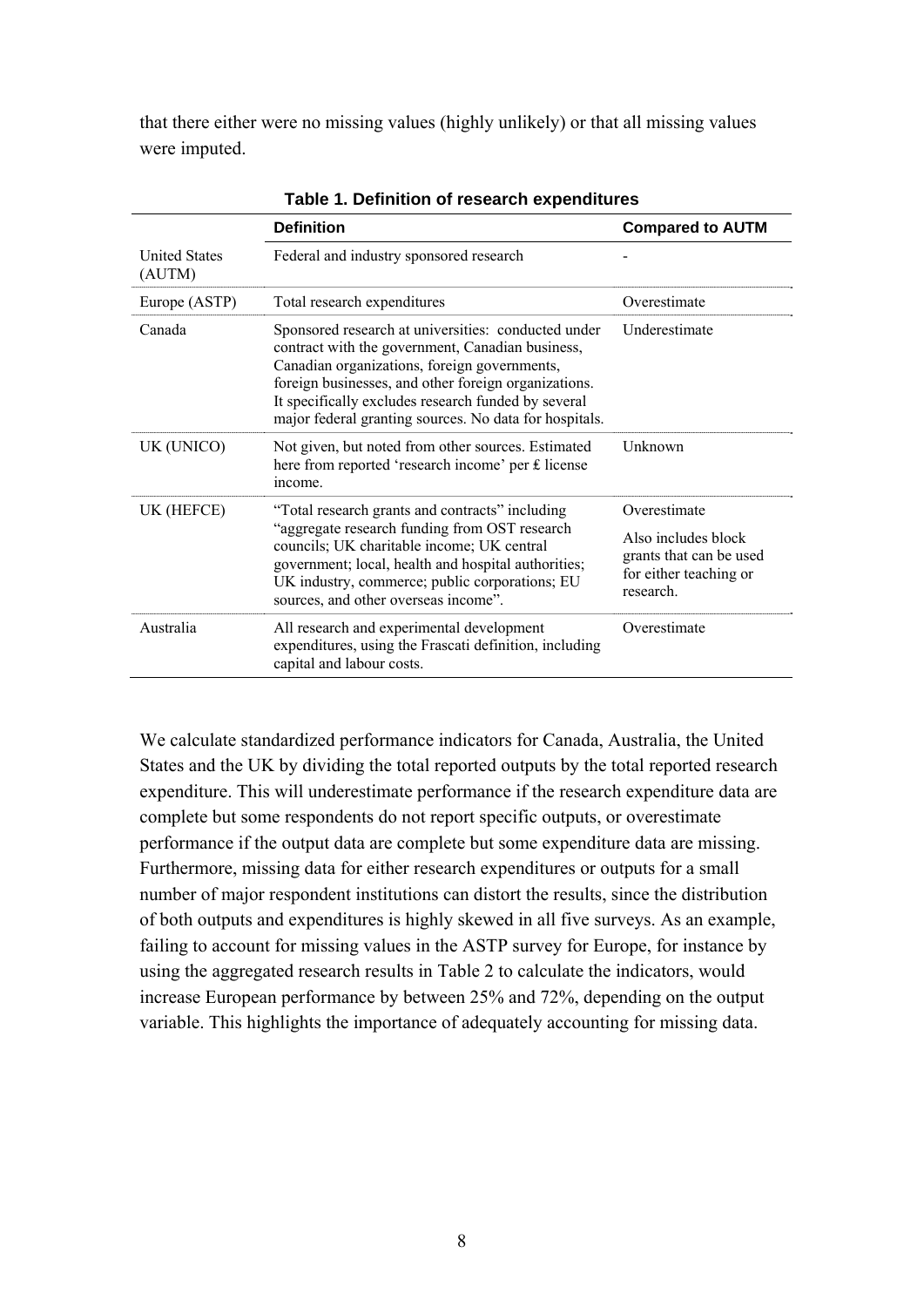# **3. Results**

Table 2 summarizes the main results of each of the six surveys. All financial data are given in US dollar purchasing power parities (PPP\$), using OECD data on PPPs for Canada, Australia and each European country for the relevant year.

| Table 2. Aggregate data for each survey |                     |                     |             |                     |                         |                  |  |  |  |
|-----------------------------------------|---------------------|---------------------|-------------|---------------------|-------------------------|------------------|--|--|--|
|                                         | UK-<br><b>UNICO</b> | UK-<br><b>HEFCE</b> | Canada      | <b>US</b><br>(AUTM) | <b>Europe</b><br>(ASTP) | <b>Australia</b> |  |  |  |
| Fiscal year                             | 2004                | 2002-03             | 2003        | 2004                | 2004                    | 2002             |  |  |  |
| Total reporting institutes              | 106                 | 165                 | 91          | 197                 | 101                     | 124              |  |  |  |
| - of which universities                 | 100<br>(94%)        | 165<br>$(100\%)$    | 72<br>(79%) | 164<br>(83%)        | 74<br>(73%)             | 38<br>(31%)      |  |  |  |
| Survey response rate                    | 56%                 | 100%                | 69%         | 65%                 | 59%                     | 75%              |  |  |  |
| Output indicators (total reported)      |                     |                     |             |                     |                         |                  |  |  |  |
| Invention disclosures                   | 2,871               | 2,710               | 1,133       | 16,792              | 3,481                   | 841              |  |  |  |
| Priority patent applications            | 885                 | 912                 | 1,252       | 13,792              | 1,616                   | 515              |  |  |  |
| Patent grants                           | 141                 | 371                 | 188         | 3,667               | 320                     | 146              |  |  |  |
| Licenses executed                       | 1,406               | 758                 | 422         | 4,758               | 1,338                   | 516              |  |  |  |
| Start ups                               | 229                 | 197                 | 17          | 462                 | 213                     | 67               |  |  |  |
| License income (million US PPP\$)       | 65.2                | 60.02               | 44.6        | 1,434.3             | 190.8                   | 63.9             |  |  |  |
| Research expenditures (million US       |                     |                     |             |                     |                         |                  |  |  |  |
| PPP\$)                                  | 4,062               | 5,605               | 3,439       | 41,244              | 9,699                   | 3,386            |  |  |  |

**Table 2. Aggregate data for each survey** 

Sources: Arundel and Bordoy, 2006; AUTM, 2005; Read, 2005; UNICO, 2005, Commonwealth of Australia, 2004, HEFCE, 2005.

Figure 1 gives five standardized performance indicators per 100 million US PPP\$ of research expenditures from five surveys that include both universities and other types of public research institutes. The results for Europe are limited to respondents that reported both research expenditures and each output, whereas the other performance indicators can be calculated from the aggregated data in Table 1.

As noted above, the indicators in Figure 1 are unlikely to be fully comparable, due to differences in the target population, the definition of each output and of R&D expenditures, and differences in the treatment of missing values. With this caveat, the United States is the performance leader for only one indicator, patent grants, and Canada leads on patent applications. The UK leads for the other three indicators, but we suspect that this might be due to a lack of adjustment for missing values. If the UK is excluded, Australia leads on licenses executed and start-up establishments. Canada's low performance on start-ups could also be an anomaly, since the number of start up establishments dropped from 47 in 2002 to 17 in 2003.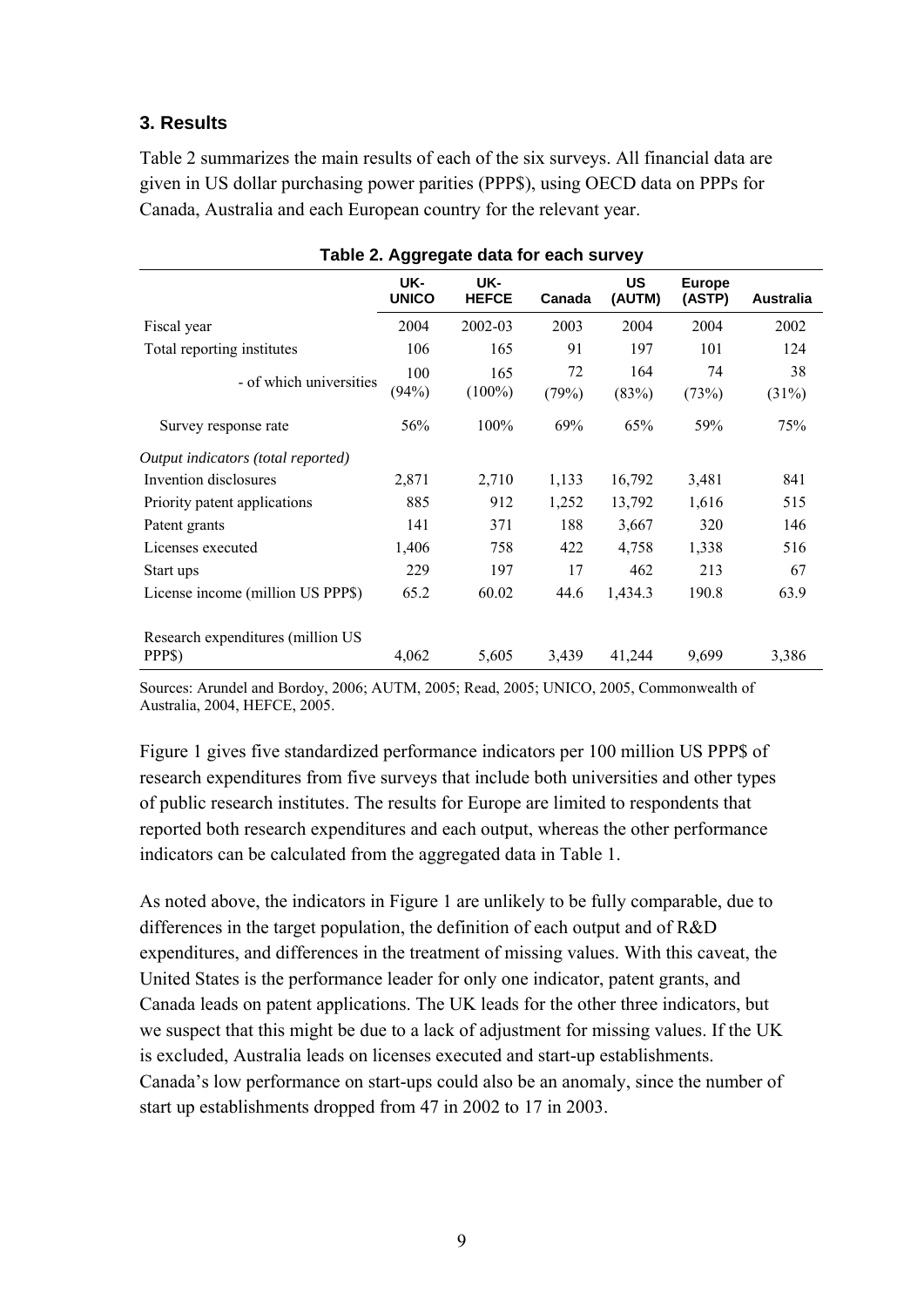#### **Figure 1**

1



Notes: To prevent multiple counts of patents for the same invention, patent grants for the UK are limited to reported UK patents, for Canada to reported US patents, and for Australia to reported Australian patents.

A sixth performance indicator is gross annual license revenue as a percentage of total annual research expenditures. This indicator should be of particular interest in countries where a policy goal is to increase non-governmental funding of university research, since some license revenue is often returned to the institute to fund research. The share of license revenue as a percentage of reported research expenditures is 1.0% for the UK<sup>[8](#page-9-0)</sup>, 1.3% for Canada, 1.9% for Australia, 3.0% for Europe (ASTP), and 3.4% for the United States. In all cases, license revenue is a meager source of funding for research, particularly since part of license revenue often goes to the inventor, while another part is used to cover TTO expenses.

<span id="page-9-0"></span> $8$  The figure of 1% is obtained from page 29 of the UNICO report. Using the aggregate data in Table 1 for the UK gives a rate of 1.6%, which suggests that the rate given in the UNICO study is adjusted for non-response for reported license revenues.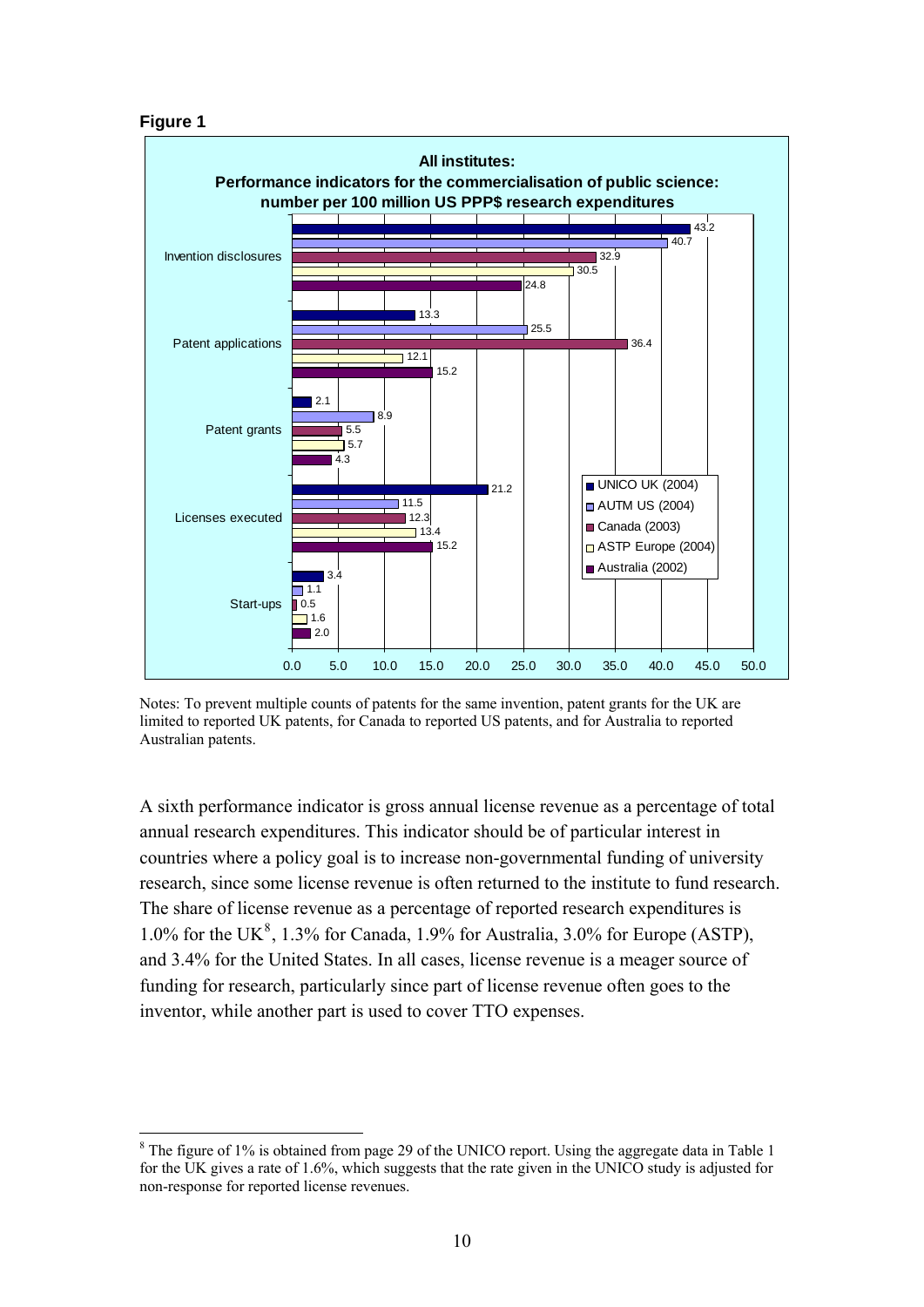Figure 2 gives results for universities only<sup>[9](#page-10-0)</sup>, which are similar to those in Figure 1 for all institutes combined. The United States leads on patent grants and Canada is the performance leader for patent applications. The UK leads for invention disclosures, licenses executed and start-ups. The UK performs much better for patent grants and to a lesser extent for patent applications when only universities are considered. However, this result could be due to multiple patent counts in the HEFCE study. Of note, European performance on start-ups increases from 1.6 per 100 million US PPP\$ for all institutes to 2.8 for only universities. For universities, the share of license revenue as a percentage of reported research expenditures is 1.1% for the UK, 1.7% for Australia, 1.2% for Europe (ASTP), and 2.9% for the United States.



**Figure 2** 

1

<span id="page-10-0"></span><sup>&</sup>lt;sup>9</sup> The results for Canada were provided in a special tabulation by Cathy Read from Statistics Canada. Comparable data were only available for invention disclosures, patent applications and licenses executed.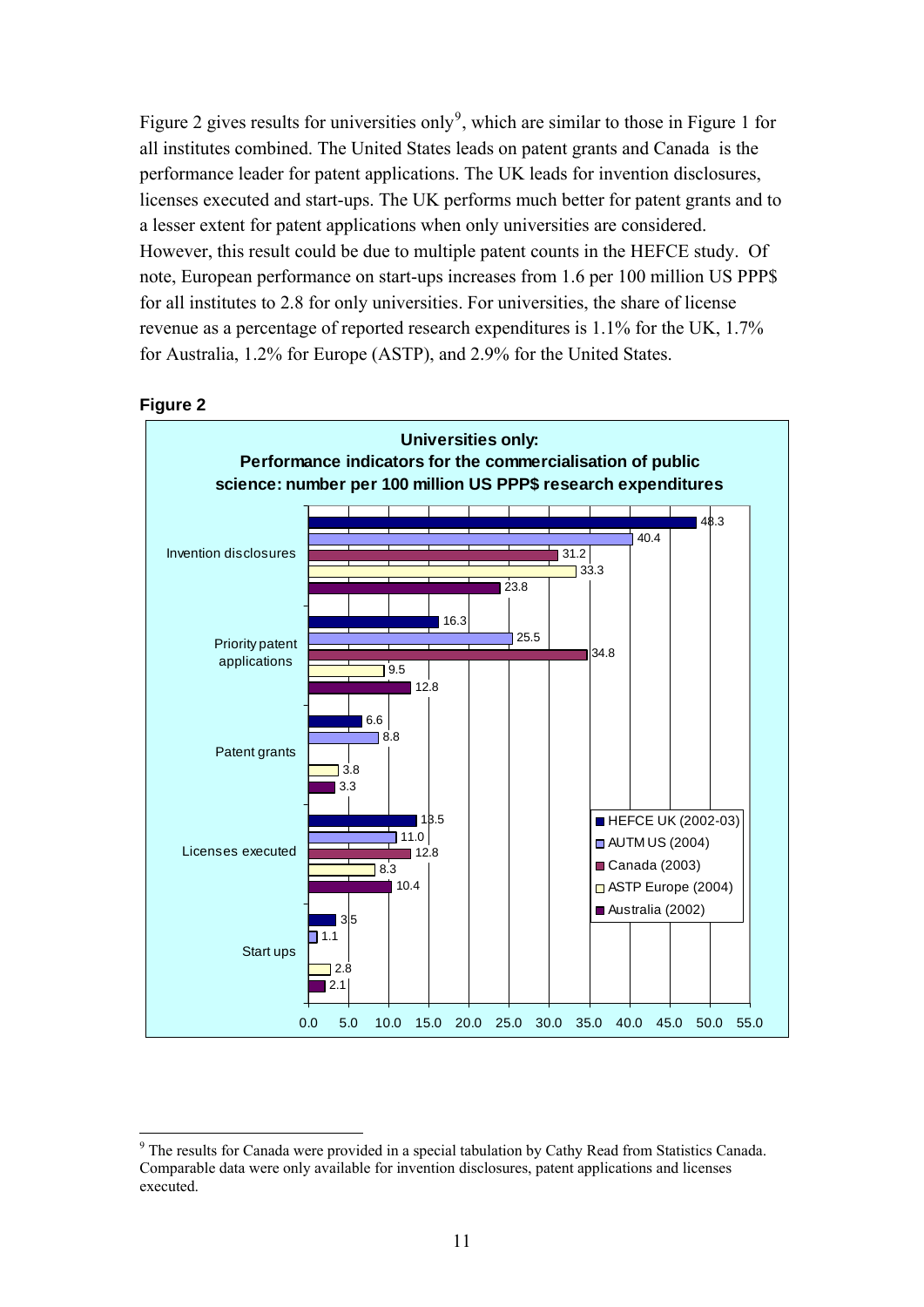Table 3 shows the relative performance of Europe, the UK, Australia and Canada compared to the AUTM results for the US (AUTM equals 1), for all institutes combined and for universities only. The only indicator for which the relative performance changes from above or below 1 is the number of licenses executed. In this case, both Europe and Australia outperform the US when all institutes are considered but they perform below the US for universities only. All countries except Canada have a higher performance than the US on start-ups. The highest relative performance to the US is also observed for this indicator: 3.1 for the UK and 2.4 for Europe for universities only.

|                                 | <b>ASTP-Europe</b> |               | <b>UK</b>                      |                            | <b>Australia</b>  |               | Canada            |                          |
|---------------------------------|--------------------|---------------|--------------------------------|----------------------------|-------------------|---------------|-------------------|--------------------------|
|                                 | All<br>institutes  | Univ.<br>only | All <sup>1</sup><br>institutes | Univ.<br>only <sup>2</sup> | All<br>institutes | Univ.<br>only | All<br>institutes | Univ.<br>only $4$        |
| Commercial potential indicators |                    |               |                                |                            |                   |               |                   |                          |
| Invention disclosures           | 0.7                | 0.8           | 1.1                            | 1.2                        | 0.6               | 0.6           | 0.8               | 0.8                      |
| Patent applications             | 0.5                | 0.4           | 0.5                            | 0.6                        | 0.6               | 0.5           | 1.4               | 1.4                      |
| Patent grants                   | 0.6                | 0.4           | 0.2                            | 0.8                        | 0.5               | 0.4           | 0.6               | ۰                        |
| Use indicators                  |                    |               |                                |                            |                   |               |                   |                          |
| Licenses executed               | 1.2                | 0.8           | 1.8                            | 1.2                        | 1.3               | 0.9           | 1.1               | 1.2                      |
| Start-ups                       | 1.4                | 2.4           | 3.1                            | 3.1                        | 1.8               | 1.8           | 0.4               | $\overline{\phantom{a}}$ |
| License revenue <sup>3</sup>    | 0.9                | 0.4           | 0.3                            | 0.4                        | 0.6               | 0.6           | 0.4               |                          |

#### **Table 3. Relative performance (AUTM=1) for all institutes and universities only**

1: UNICO study

2: HEFCE study

3: Relative performance for license revenue as a share of reported research expenditures

4: Source: Special tabulation provided by Cathy Read from Statistics Canada

### **4. Discussion**

The six performance indicators given above include three indicators for the potential commercialization of public science, invention disclosures, patent applications, and patent grants; and three indicators for the actual use of public science discoveries by the business sector: licenses executed, start-up establishments, and license revenue.

The value to policy of the three commercial potential indicators is not very high because they do not measure the actual uptake of public science results by firms. Their main value to policy is to determine the factors that increase the efficiency with which public institutions (primarily through their affiliated TTOs) transfer knowledge to the business sector. This requires econometric analysis of data at the level of each institution, which requires access to such data. This information is reported in the AUTM study for many of the respondents and has been extensively analyzed. Phan and Siegel (2006) provide a thorough review of this literature and find, not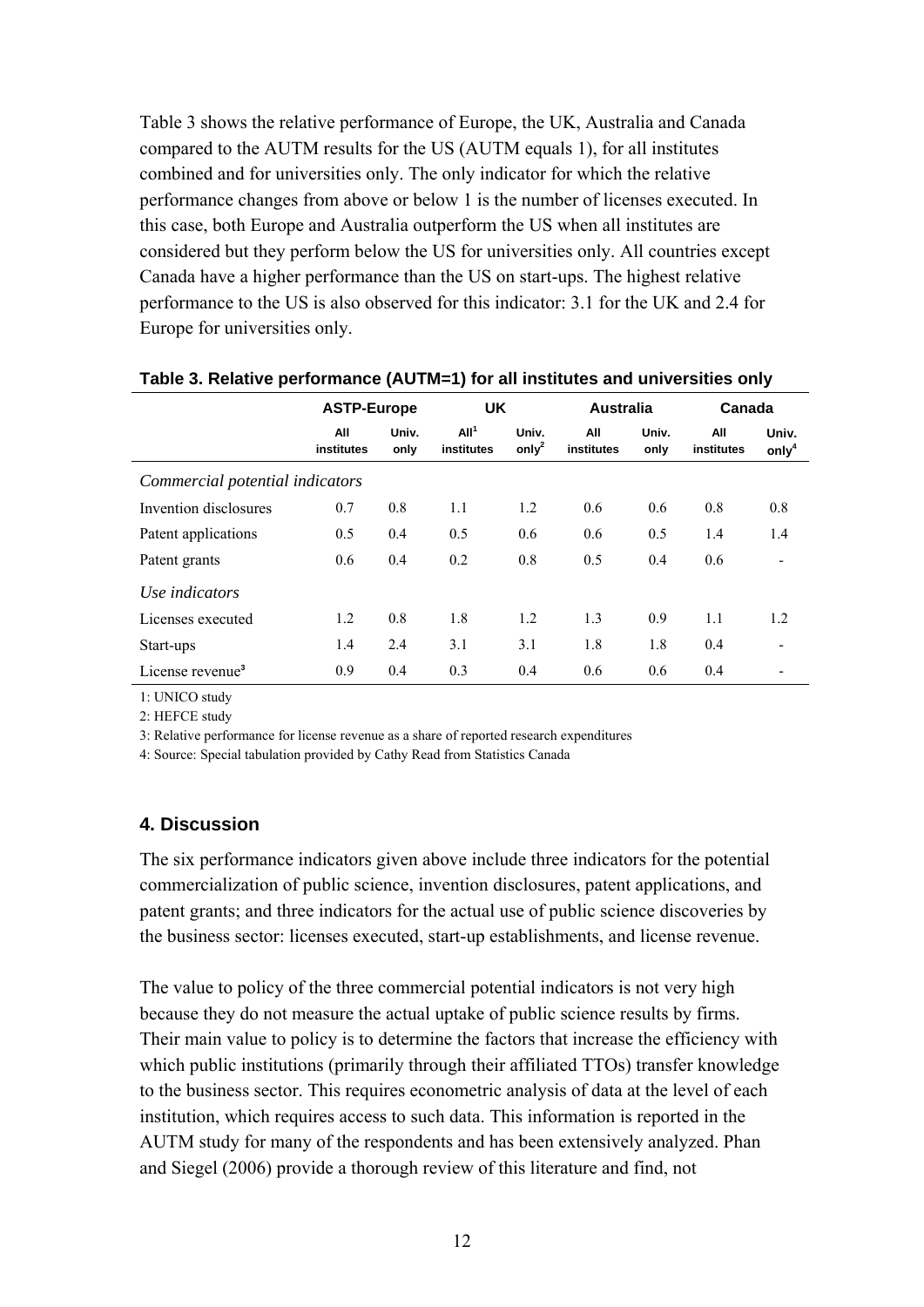surprisingly, that efficient knowledge transfer depends on the characteristics of the institution, such as its research focus, the incentive structure, and organizational characteristics of the TTO. Of this group, the most valuable indicator is for patent grants, particularly if combined with additional questions on licensing practices, as discussed below.

The three indicators for the use of public science by firms are inherently more valuable for policy because they are closer to measuring the commercialization of public science results<sup>[10](#page-12-0)</sup>. A comparison of national performance on these three indicators is consequently of greater interest than a comparison of performance on patent applications or patent grants. Although subject to many problems of comparability, the Table 3 summary of the results intriguingly shows that the United States is the leader on indicators for commercial potential, particularly patent grants, but that its relative performance is more mixed for the three indicators for the use of public science by firms, particularly for the number of licenses executed and the number of start-up establishments.

The results for the three indicators for the use of public science by firms also suggests that we need to take a much more critical look at European assumptions about the causes of the "policy paradox". Europe performs better than the United States on two of the three knowledge transfer indicators (and a close second on the third for license revenue as a share of research expenditures) for all types of public science institutes combined. The marked weakness for European universities for license revenue compared to American universities is partly due to the fact that European TTOs that serve universities are much younger than their American counterparts and have had less time to develop a licensing portfolio. In the ASTP study, older TTOs affiliated to universities earn more license income than younger  $TTOs<sup>11</sup>$  $TTOs<sup>11</sup>$  $TTOs<sup>11</sup>$ . Furthermore, the AUTM sample is likely to contain a higher percentage of the top performing institutes than the ASTP sample, so we would have expected the AUTM sample to have better performance than the ASTP sample on most indicators.

Some of the differences between the performance indicators for Europe and the United States could be due to differences in incentives or 'environmental' factors. The higher rate of start-up formation in Europe could be due to low royalties for academic inventors. This would provide an incentive for academics to establish a firm to exploit their discovery, as found in a study for the United States (Di Gregorio and Shane, 2003). Whatever the cause, the high rate of start-up formation in Europe suggests that

1

<span id="page-12-0"></span><sup>&</sup>lt;sup>10</sup> None, however, measure successful commercialization. A start-up can fail, a license can lead to nothing of value, and even license revenue can be earned without the firm bringing an invention to market or making a profit from it.

<span id="page-12-1"></span> $11$  On average, only 13% of the ASTP respondent universities were established before 1990, compared to over half of the American TTOs. The Pearson correlation coefficient for the age of ASTP TTOs in years and PPP\$ of license income per PPP\$ research expenditures is 0.636 (p=0.000).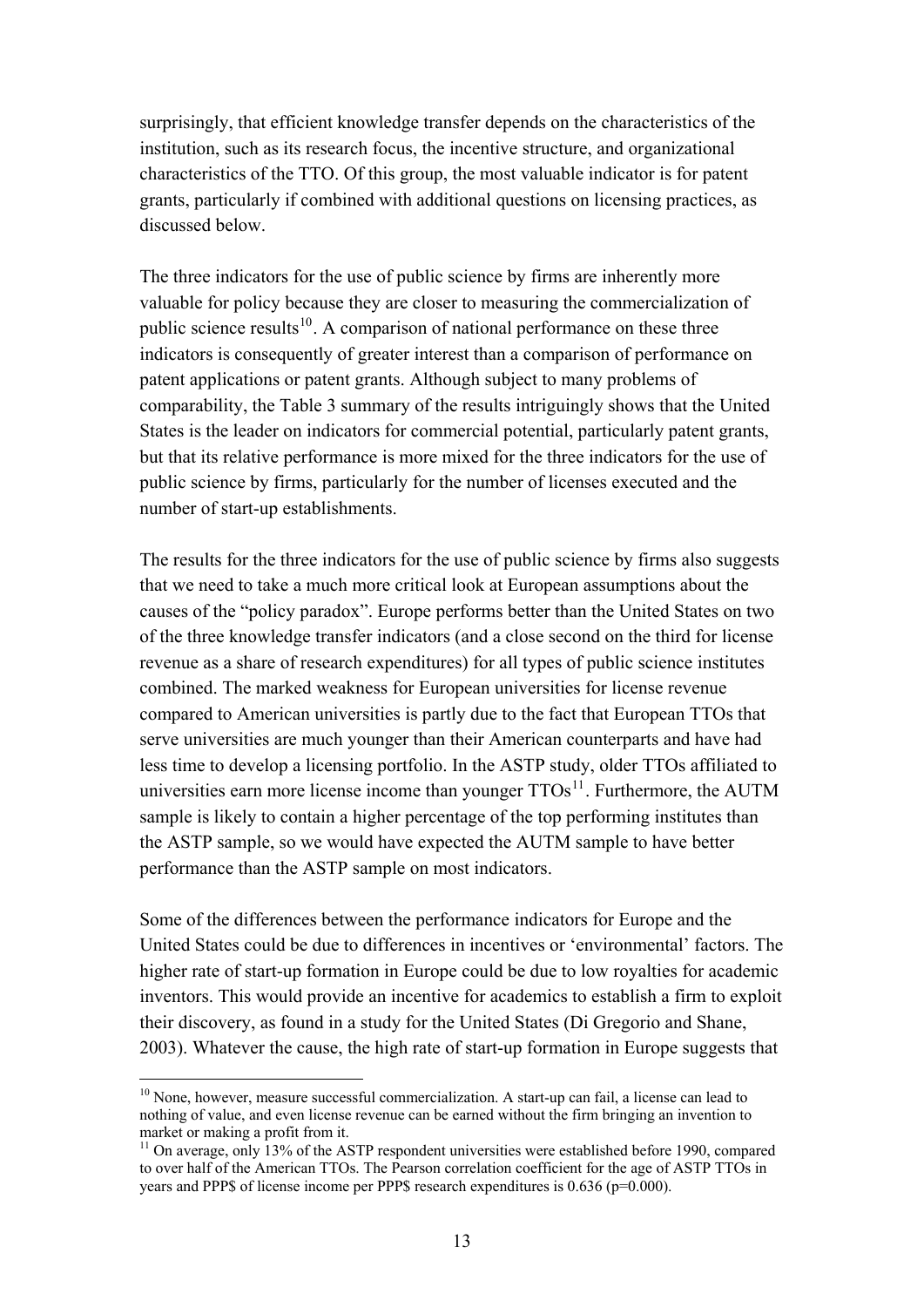European academics might not be less 'entrepreneurial" than their American counterparts.

## **4.1 Indicator improvement**

The development of internationally comparable indicators for the commercialisation of public science will require the use of standard definitions for output variables and for denominators such as research expenditures, similar target populations and survey coverage, and greater transparency in the treatment of missing values. In addition, to solving these problems, the time causality problem also needs to be addressed. Using research expenditures and outputs for the same year implies that the outputs are directly due to the reported research expenditures. This is not likely to be the case, with many outputs due to research expenditures over several years. This can particularly apply to patent grants, which could be due to research conducted several years previously. One possibility is to construct indicators after using different lag times for research expenditures, but this might be unnecessarily complex. An alternative for the future is to average research expenditures over the previous three years. This is currently only possible for the Canadian and AUTM surveys.

The construction of high quality comparable indicators requires a much higher coverage rate than that of the AUTM and ASTP surveys, which is likely to raise serious problems of confidentiality. Many public science institutions with poor performance could be reluctant to respond if they believe that their results will be made publicly available, possibly leading to a reduction in future funding. Yet a failure to include poor performers in surveys will bias the results and reduce their value for policy. The ASTP asked respondents if they agreed to have their results made public, with 75% refusing. This indicates that the issue of confidentiality must be taken seriously in future surveys.

# **4.2 Other indicators for policy**

The six basic indicators given in this paper can be obtained in a one or two page survey questionnaire, based on the questionnaires used in the ASTP and UNICO studies. Since many of the national surveys are much longer, ranging from six pages for the AUTM survey to 13 pages for Canada, there should be room to collect additional data that could be used to construct internationally comparable indicators. We suggest five areas where additional internationally comparable data would be of value to policy<sup>[12](#page-13-0)</sup>.

The first area is to collect data on the number of researchers, preferably in units of time devoted to research, to provide an alternative denominator to research

<span id="page-13-0"></span><sup>1</sup>  $12$  We ignore issues such as whether or not the TTO is financially self-sufficient, such as if the license and IP costs are fully covered by license revenue. This is primarily a domestic issue, where internationally comparable data are of less value.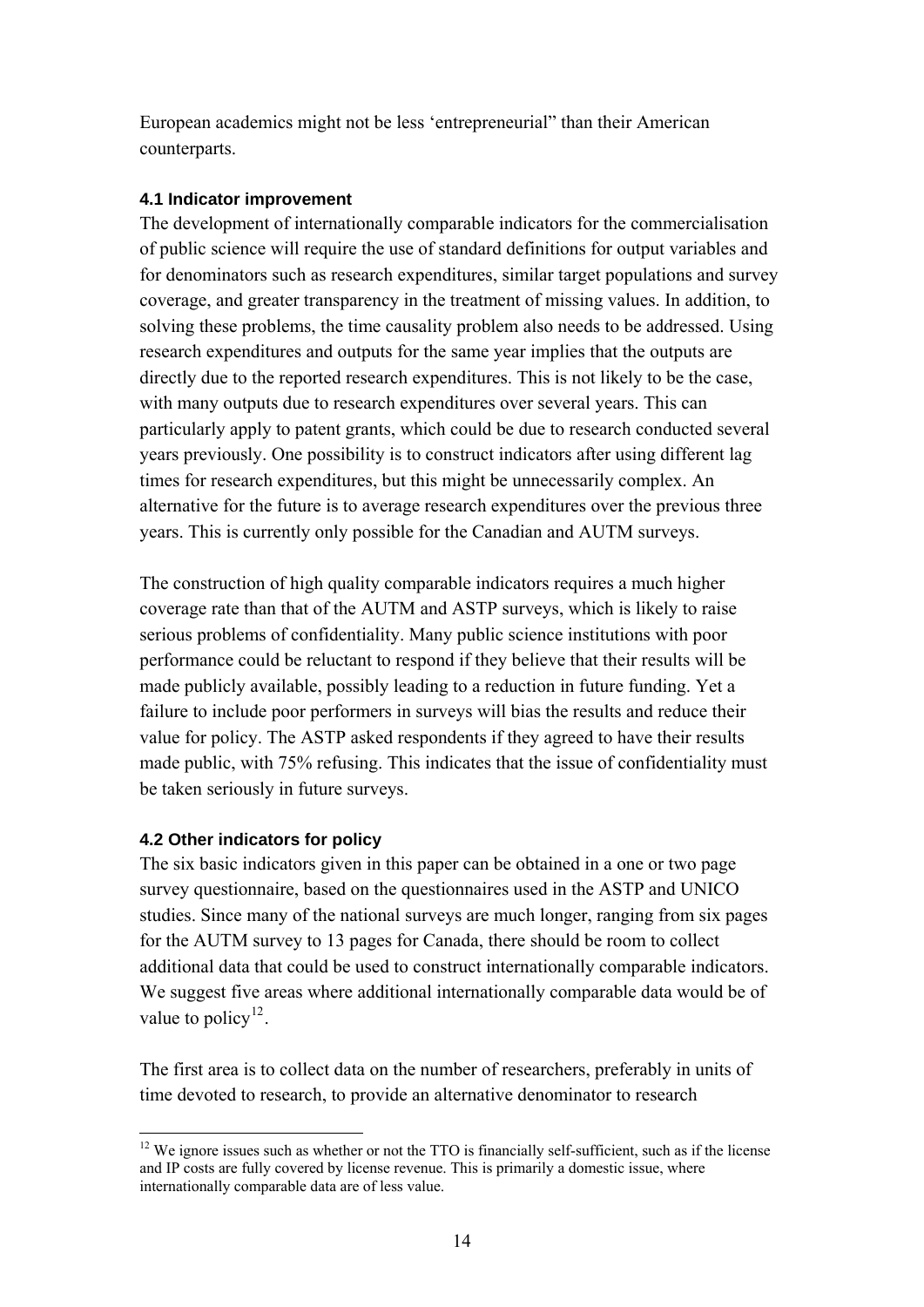expenditures. Units of research time could be more comparable internationally than units of research expenditures, which are affected by how expenditures are defined and by a lack of PPPs for research. Furthermore, the ASTP survey found that a higher percentage of respondents could provide the number of researchers (73%) than research expenditures (61%). The higher response rate for the former could be particularly important for surveys that are not compulsory.

The second area is to collect data on *who* licenses public science inventions – firms based within the home country or abroad<sup>[13](#page-14-0)</sup>, in order to construct an indicator for the percentage of licenses that are given domestically. This would serve a basic policy interest in encouraging knowledge flows that support domestic economic activity. This question is particularly relevant for exclusive licenses, since the main justification for non-exclusive licenses is to raise funds for the public institute.

Third, the role of non-exclusive licenses is an important policy issue by itself. Although non-exclusive licenses can maximize income for the research organization, they could be less effective in transferring knowledge and technology to the business sector than publications that make the results freely available to all. Conversely, exclusive licenses for some inventions could be absolutely necessary for a firm to invest in developing the invention into a commercial product (Colyvas et al, 2000). The disadvantage is that inefficient use of exclusive licensing could slow down technical developments and possible social benefits. Indicators for the share of exclusive licenses, particularly by technology field, would help policy makers determine if the rate of exclusive licensing is above or below the international norm.

Fourth, there is no point in a public science institution applying for IP rights, particularly a patent, if the invention is never licensed. This will only increase costs to the institute and theoretically, albeit under the unlikely assumption that no firm will infringe the patent, prevent firms from using or further developing the patented technology. For this reason it is worthwhile to collect data on the percentage of patents that have ever been licensed in order to track changes over time and benchmark national performance.

Last, non-patented inventions account for a significant share of licensing activity, even though IP policy frequently stresses patents or the need for other strong forms of IP. The OECD study (OECD, 2003) found that approximately half of all licenses did not involve a patent, while the ASTP study found that 40% of license income in both 2004 and 2005 did not involve a patent. In order to keep the role of patents in perspective, it would be worth collecting data on the share of licenses and license income that does not involve patents.

<u>.</u>

<span id="page-14-0"></span><sup>&</sup>lt;sup>13</sup> Ownership is less relevant. The key issue is if the location of the development of the licensed invention.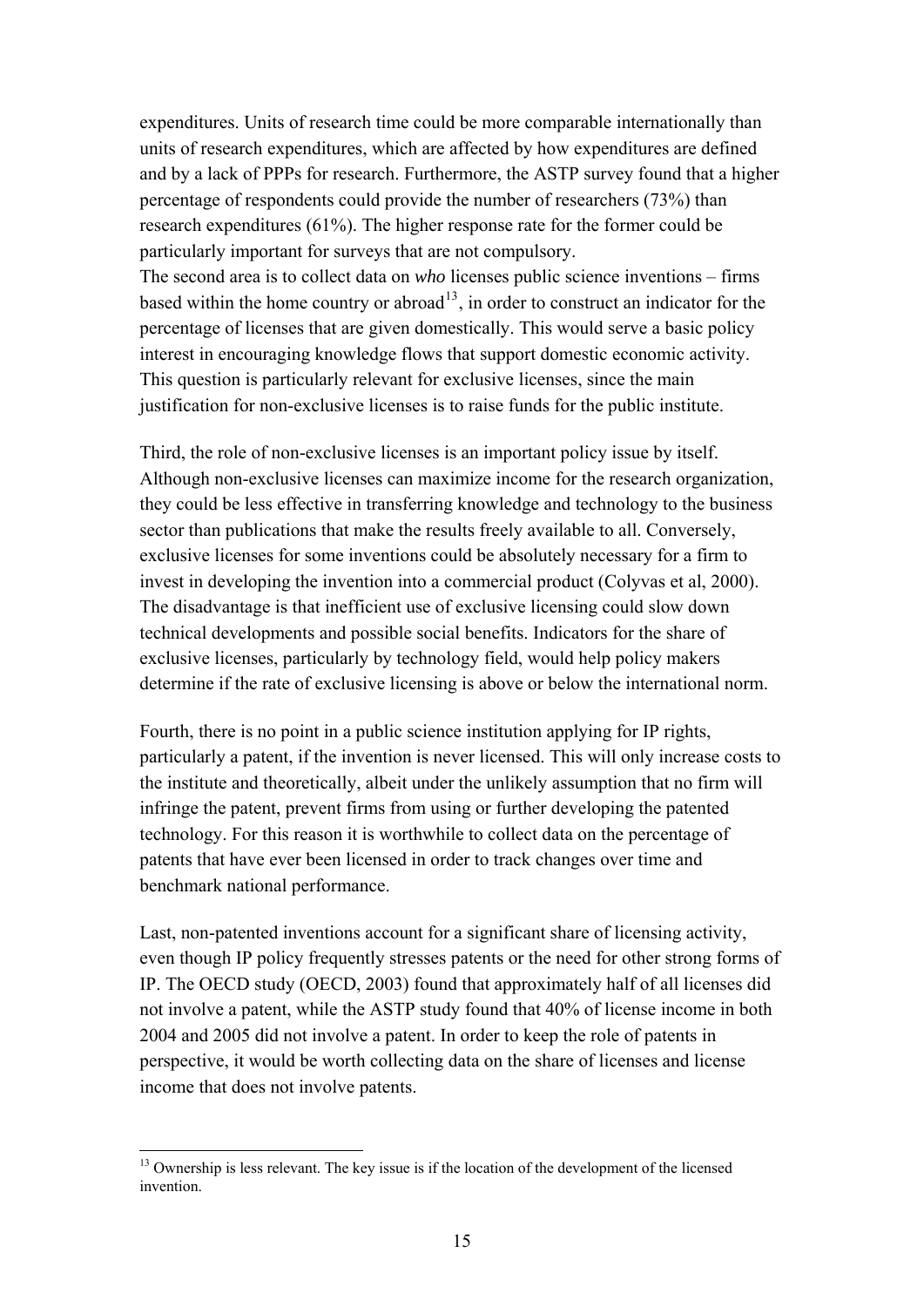# **5. Conclusions**

This paper shows that it would be possible to obtain internationally comparable indicators for the commercialisation of public science with relatively simple agreement over definitions, improved survey coverage in Europe and the United States, and a few other 'tweaks' to current surveys. In addition, the policy relevance could be improved by adding a few additional indicators for who licenses, licensing exclusivity, the share of patents that have ever been licensed, and the share of licenses and license income from patented and non-patented inventions.

It is important not to lose sight of the fact that the visible and easily measurable output of public science institutions, such as patents and licenses, form only part of a large number of activities that can lead to commercialisation and social benefits. As noted earlier, useful knowledge can be transferred from universities to firms through open science methods such as publications, conference presentations, and informal contacts. Two surveys in the early 1990s that were able to differentiate between open science and formal methods of knowledge transfer found that both European and American firms rate open science more highly as a means of obtaining valuable knowledge from public science for their innovative activities than formal methods (Cohen et al. 2002; Arundel and Geuna, 2004).

There is a serious danger that only providing indicators for formal methods of transferring knowledge could encourage the policy community to promote formal methods at the expense of open science. Phan and Siegel (2006) refer to an as yet unpublished study in the United States by Markman, Gianiodis and Phan that found that an increase in professional activities by TTOs leads to a fall in informal or 'bypassing' linkages between academics and firms. They also report that bypassing activities were "associated with more valuable discoveries and heightened entrepreneurial activities". This suggests that the policy community needs to find the optimum balance between promoting formal technology transfer methods based on IPR and licensing and the informal methods of open science. In this respect, it would be worth developing better comparable indicators for the role of open science in the innovative activities of firms. This cannot be done through surveys of TTOs, but would require a survey of firms themselves. Perhaps we might find that the cause of any "European paradox" is not due to the formal transfer of public science discoveries to firms, where European performance appears to be acceptable, but to problems with the system of open science.

### **Acknowledgements**

This paper was supported by the Framework 6 Specific Targeted Research project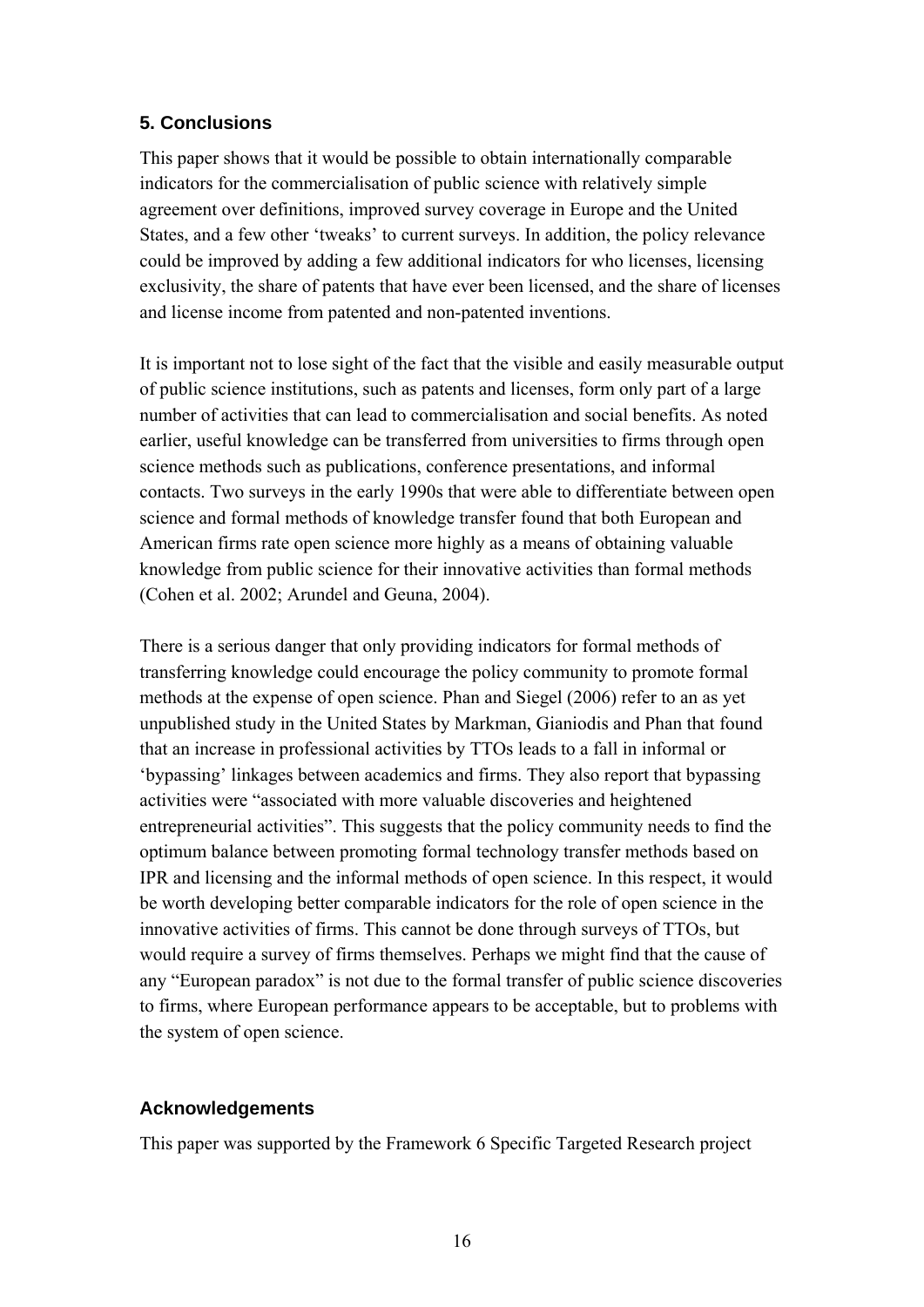SCS8, contract number 502529, "Knowledge Economy Indicators" (KEI), funded by the European Commission.

### **References**

Arundel A and Bordoy C. *The 2006 ASTP Survey*. Association of European Science and Technology Transfer Professionals, ASTP, Den Hague, The Netherlands, June 14, 2006.

Arundel A and Bordoy C. *Patenting and licensing by Dutch Public Research Organisations*. Dutch Ministry of Economic Affairs, Den Hague, May 22, 2002.

Arundel A and Geuna A. Proximity and the use of public science by innovative European firms, *Economics of Innovation and New Technology*, 13:559-580, 2004.

AUTM. *AUTM Licensing Survey: FY 2004*, Association of University Technology Managers (AUTM), 2005.

Cohen WM, Nelson RR and Walsh JP. Links and impacts: the influence of public research on industrial R&D. *Management Science* 48:1-23, 2002.

Commonwealth of Australia. *National Survey of Research Commercialisation: years 2001 and 2002*. Department of Education, Science and Training, Canberra, October 2004.

Chapple W, Lockett A, Siegel DS, and Wright N. Assessing the relative performance of university TTOs in the UK. *Research Policy* 34:369-384, 2005.

Debackere K and Veugelers R. Role of academic TTOs in improving industry science links. *Research Policy* 34:321-342, 2005.

Dosi G, Llerana P and Labini MS. Evaluating and comparing the innovation performance of the United States and the European Union, June 29, 2005. Available at [www.trendchart.org/scoreboards/scoreboard2005/pdf/EIS%202005%20EU%20versus%20US.pdf](http://www.trendchart.org/scoreboards/scoreboard2005/pdf/EIS%202005%20EU%20versus%20US.pdf). Last accessed August 2, 2006.

Callan B and Cervantes M. Managing intellectual property rights from public research. In Putnam JD (Ed) *Intellectual Property and Innovation in the Knowledge-based Economy*, pp 14-1 to 14-33, ??, date?

Colyvas J, Crow M and Gelijns. How do university inventions get into practice? Conference paper for university-industry linkages, Georgia Tech, December 8-9, 2000.

Conesa F, Castro E, Zarate M. *ProTon Europe Annual Survey, Financial Year 2004, Results Report*, Available from [magamar3@doctor.upv.es.](mailto:magamar3@doctor.upv.es)

Di Gregorio, D and Shane S. Why do some universities generate more start-ups than others? Research Policy 32:209-227, 2003.

EC (European Commission). *Green Paper on Innovation*. European Commission, Luxembourg, December 1995.

HEFCE (Higher Education Funding Council for England), 2005. Higher education-business and community interaction survey, 2002-03. [http://www.hefce.ac.uk/pubs/hefce/2005/05\\_07/](http://www.hefce.ac.uk/pubs/hefce/2005/05_07/) 

Jaffe A, Trajtenberg M and Henderson R. Geographic localization of knowledge spillovers as evidenced by patent citations. Quarterly Journal of Economics, 63:577-598, 1993.

Lockett A and Wright M. Resources, capabilities risk capital and the creation of university spin-out companies. *Research Policy* 34: 1043-1057, 2005.

National Science Foundation, *Science and Engineering Indicators 2006*, pages 2-7, volume 1, and Table A2-1, volume 2. NSF, Arlington VA, 2006